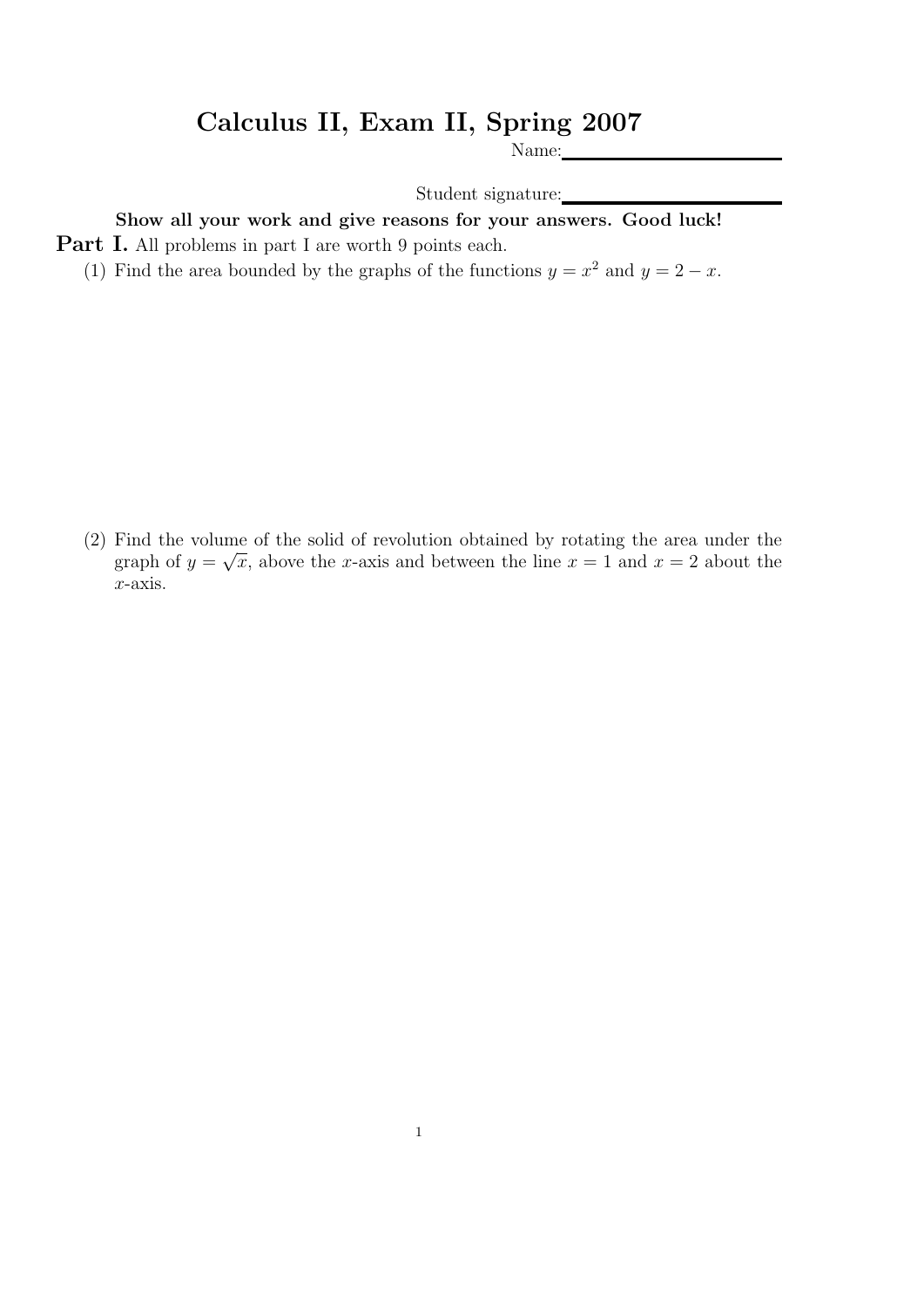(3) Set up an integral for the volume of revolution obtained by rotating the area bounded by the graphs of  $y = f(x) = \sin(x)$ ,  $y = x + 3$ ,  $x = 0$  and  $x = 2\pi$  about the line  $y = -5$ .

(4) Use a Riemann sum with  $n = 3$  terms, with the midpoint rule, to approximate the value of  $\int_1^2 \cos(x^2) dx$ . [You do not need to simplify or compute the sum.]

(5) How many terms would you have to use (at least) to ensure that the error in Problem ?? is less than  $10^{-6}$  (you do not need to simplify the number).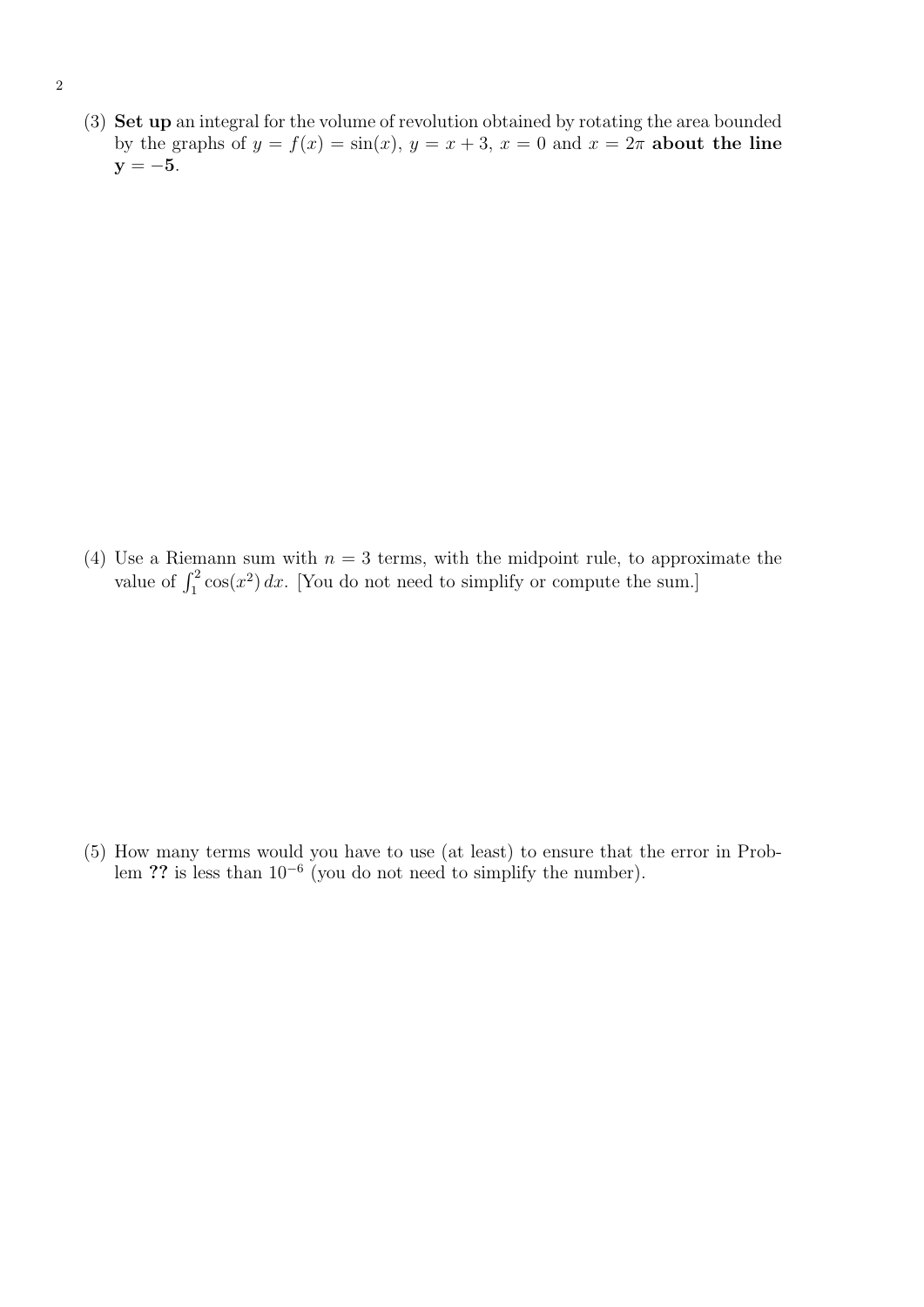(6) Find the work done in pumping water out of a swimming pool with dimensions 30  $m \times 100$  m and a depth of 10 m. [You can use the fact that water has a density of 1000  $kg/m^3$  and  $g \approx 10 \ m/sec^2$ . Like always, you must justify your answer!

(7) Evaluate the following integral, or state it is divergent (you must justify your answer):  $\int_0^\infty$  $\frac{1}{x^2+1} dx$ .

Part II. All problems in Part II are worth 13 points.

(8) Find the volume of the solid whose cross sections with planes perpendicular to the x-axis are squares one side of which stretch from the graph of  $y = x^3$  to the graph of  $y = -x^2$  for  $0 \le x \le 1$ .